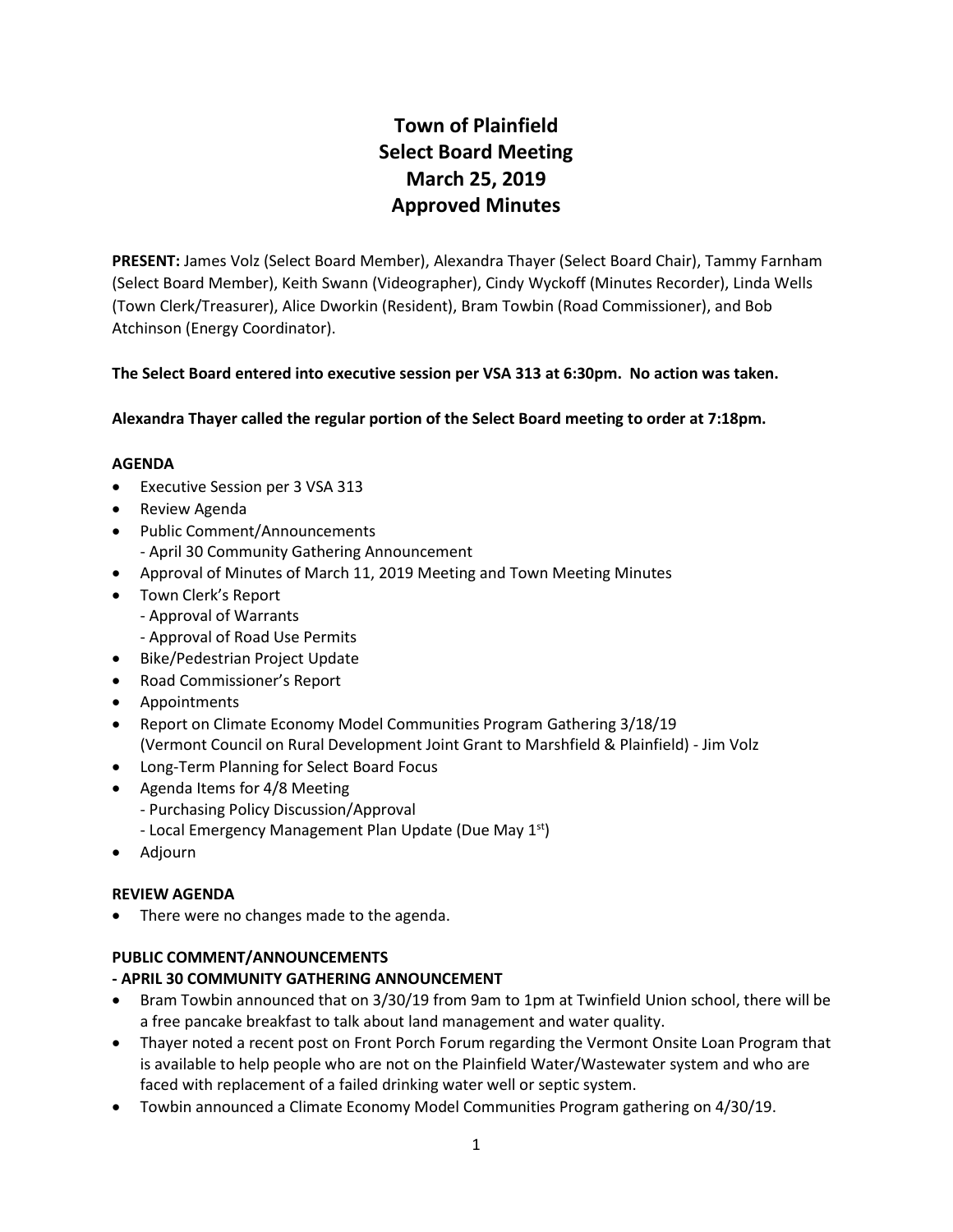Thayer announced that the Plainfield Community Dinner will be held on 3/26/19 at Grace Methodist Church.

# **APPROVAL OF MINUTES OF MARCH 11, 2019 MEETING AND TOWN MEETING MINUTES**

- **Tammy Farnham made a motion to accept the minutes from the 3/11/19 Select Board meeting. The motion was approved.**
- **James Volz made a motion to approve the minutes from the 3/5/19 Town Meeting. The motion was approved.**

# **TOWN CLERK'S REPORT**

# **- APPROVAL OF WARRANTS**

- **- APPROVAL OF ROAD USE PERMITS**
- Town Clerk/Treasurer Linda Wells presented the Annual Financial Highway Plan to be sent to VTRANS. **Volz made a motion to approve the Annual Financial Highway Plan. The motion was approved.**
- Wells reported that the Great Brook Bridge project has been put out to bid. Thayer noted that she had wanted to review it prior to being advertised.
- Wells presented the following Fleet permit requests for approval:
	- o Agri-Mark, DBA Cabot Creamery
	- o K. Bellavance Land Works and Hauling
	- o Borderline Trucking, LLC
	- o Dubois Newton Construction, Inc.
	- o GW Tatro Construction, Inc.
	- o Harrison Redi-Mix Corporation
	- o Pike Industries
	- o SD Ireland Concrete Construction Corporation and SD Ireland Brothers Corporation
	- o Structural Wood Corporation
	- o Structure RBR, Inc.
	- o United Natural Foods

#### **Volz made a motion to approve the above Fleet permit requests. The motion was approved.**

- Thayer noted that a thank-you note had been received from the Open Door Volunteers in Danville for the Select Board's contribution in memory of Betty Chamberlin.
- **Volz made a motion to approve warrants of 3/22/19, 3/15/19, and 3/29/19. The motion was approved.**
- Thayer noted that both a purchasing policy and a conflict of interest policy will be addressed at a future Select Board meeting.

#### **BIKE/PEDESTRIAN PROJECT UPDATE**

 Thayer stated that discussion of the Bike/Pedestrian project would be put on the agenda for the 4/8/19 meeting.

#### **ROAD COMMISSIONER'S REPORT**

 Road Commissioner Bram Towbin reported on the outstanding job that the Road Crew had done during the recent heavy snowstorm. Towbin noted that with 40+ miles of Town roadways, he had received reports from residents both satisfied and dissatisfied with road conditions in various areas. Thayer stated that people should think about whether they should be going out on the roads during such conditions.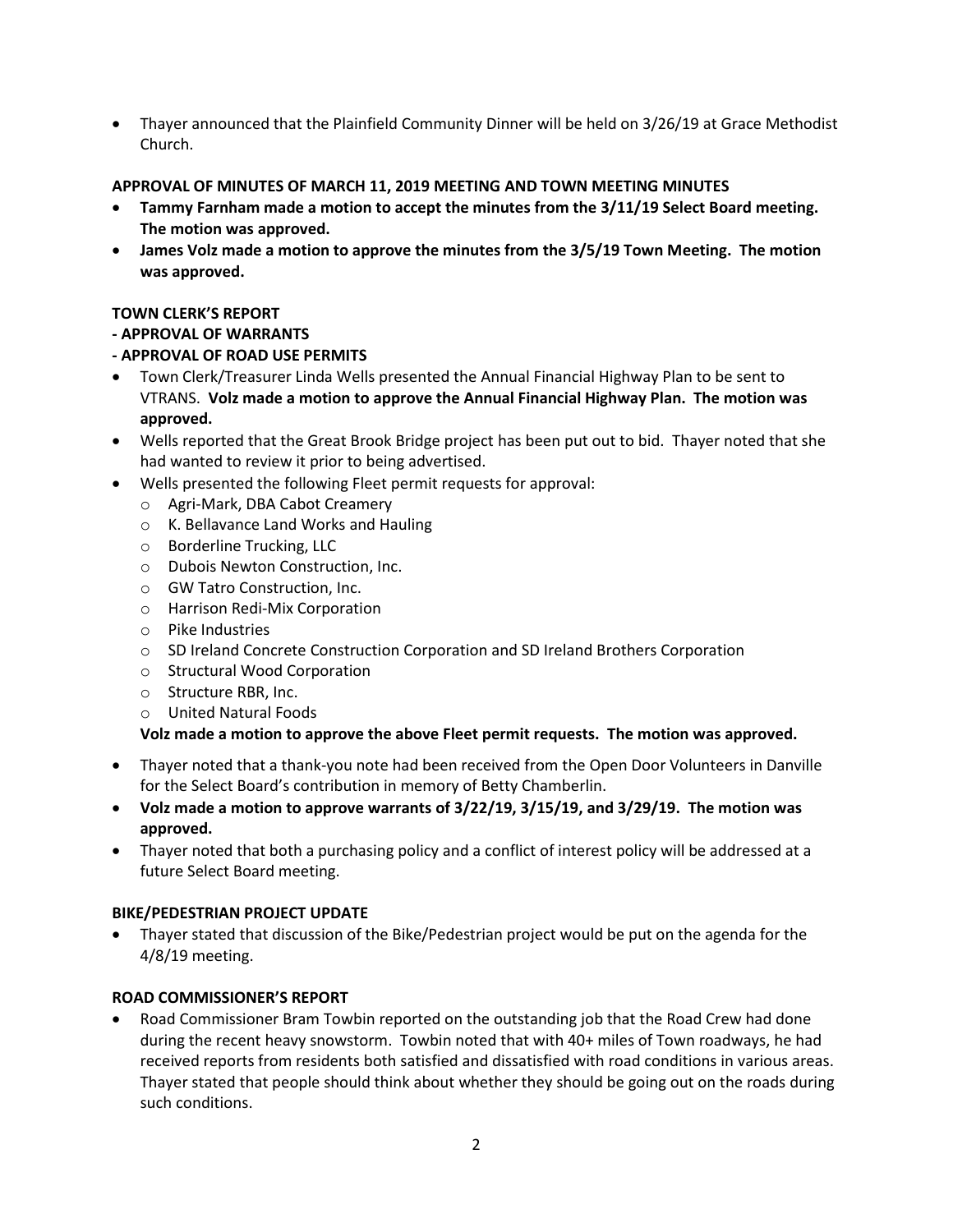# **APPOINTMENTS**

- Thayer noted that all appointments are for one year unless otherwise noted.
- **Thayer made a motion to appoint the following to the Planning Commission:**
	- o **Karen Storey 2022 (re-appointment)**
	- o **Jesse Cooper 2022**
	- o **Alice Star Dworkin 2021 (appointment rescinded)**
	- o **Will Colgan 2020 (re-appointment)**
	- o **Bram Towbin 2020 (re-appointment)**
	- **The motion was approved.**
- **Thayer made a motion to appoint the following to the Central Vermont Regional Planning Commission:**
	- o **Town Representative: Bram Towbin**
	- o **Alternate: Jim Volz**
	- o **Transportation Advisor: Bob Atchinson**
	- **The motion was approved.**
- **Volz made a motion to appoint Alexandra Thayer as Emergency Management Director. The motion was approved.**
- Thayer read through the following proposed appointments:
	- o Animal Control Officer: Kathleen "Kate" Hayes
	- o Auditor (3-year terms): Mary Etta Chase 2020; Monica Bettis 2020
	- o Cemetery Commission (5-year terms): David Spence 2020; Alice Dworkin 2023
	- o Central Vermont Internet (dba CV Fiber): Michael Birnbaum, Town Delegate; Jeremy Matt, Alternate
	- o Central VT State Police Advisory Board: Kathleen "Kate" Hayes
	- o Central VT Solid Waste: Betsy Ziegler; Bram Towbin, Alternate
	- o Conservation Commission (4-year terms): Vacancy 2021; Vacancy 2023; Vacancy 2023
	- o Development Review Board (3-year terms): Janice Walrafen 2022; Sarah Albert 2022; Alice Dworkin 2021 (Dworkin appointment approved by separate vote)
	- o E-911 Coordinator: Sandra Ross
	- o Energy Coordinator: Bob Atchinson
	- o Fence Viewer: Charlie Cogbill
	- o EMT Captain: Greg Light
	- o Fire Chief: Patrick Martin
	- o First Assistant Fire Chief: Dennis Blair
	- o Second Assistant Fire Chief: Andy Hebert
	- o Deputy Chief: Gary Graves
	- o Fire Warden (5-year term): Andy Hebert 2024
	- o First Constable: Kathleen Hayes
	- $\circ$  Hazard Mitigation Committee (appointments approved by separate vote with Thayer not voting): Michael Billingsley; Amos Meacham; Dan Gadd; Susan Grimaldi; Bram Towbin; Alexandra Thayer (Select Board member, ex-officio member)
	- o Recreation Committee: Dan Gadd; Nick Hooker; Chloe Budnick; Ben Youngbaer; Jamie Spector
	- o Revolving Loan Committee: Karl Bissex; Erica DaCosta; Dave Boynton
	- o Road Commissioner: Bram Towbin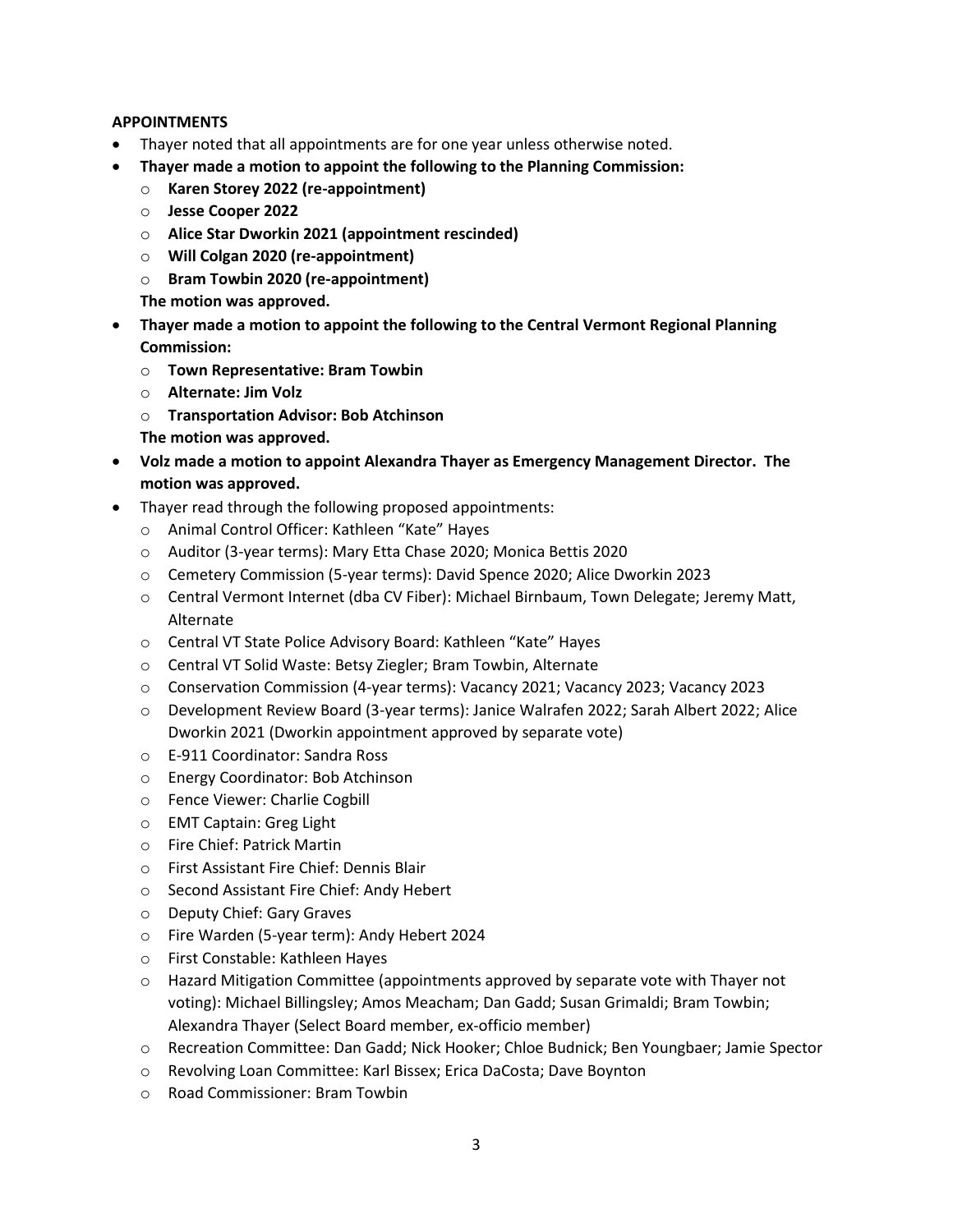- o Road Foreman and Highway Administrator: Mike Nolan
- o Social Concerns: Sarah Albert; Gail Falk; Mary Niebling
- o Tree Warden: Nicko Rubin
- o Water and Wastewater Commissioner (3-year term): Mary Lane 2022
- o Registrar: Linda Wells
- o Deputy Registrars: Bruce Judd; Nicholas Whitcomb; R. Brent Whitcomb
- **Volz made a motion to approve the appointments as listed above. The motion was approved.**
- After Alice Dworkin expressed interest in serving on the Development Review Board and the Cemetery Commission rather than on the Planning Commission, **Volz made a motion to strike Dworkin from the Planning Commission and appoint her to the Development Review Board and the Cemetery Commission.** Thayer noted that because the Select Board can only make Cemetery Commission appointments through to the next Town Meeting, Dworkin should submit her name prior to next year's Town Meeting for it to appear on the ballot. Thayer will contact Baylen Slote asking him to send a note expressing interest in serving on the Planning Commission, which will then be taken up at the 4/8/19 Select Board meeting. **The motion was approved.**

#### **AGENDA ITEMS FOR 4/8 MEETING**

# **- PURCHASING POLICY DISCUSSION/APPROVAL**

- **- LOCAL EMERGENCY MANAGEMENT PLAN UPDATE (DUE MAY 1ST)**
- Thayer noted that both a Conflict of Interest Policy and a Purchasing Policy were being developed.
- Thayer stated that she hopes to have more information regarding the Local Emergency Management Plan.
- Thayer added the financing for the 4/30/19 meeting dinner and mailing.
- Thayer added the financial health of the community with David Strong and Ross Sneyd.
- Thayer added the Bike/Pedestrian project update.

# **REPORT ON CLIMATE ECONOMY MODEL COMMUNITIES PROGRAM GATHERING 3/18/19 (VERMONT COUNCIL ON RURAL DEVELOPMENT JOINT GRANT TO MARSHFIELD & PLAINFIELD) - JIM VOLZ**

- Thayer stated that discussion on the 4/30/19 Climate Economy Model Communities Program would be tabled until the 4/8/19 meeting when Ross Sneyd and David Strong would be present. A brief discussion followed regarding encouraging businesses to open up and remain in Plainfield.
- Discussion centered on ideas for issues to be taken up during the kickoff forum for the Climate Economy Model Communities Program on 4/30/19. Bram Towbin noted two reports that generated ideas from residents regarding what they would like to see in Plainfield in the future. Also discussed was funding to pay for postage and the dinner.

# **LONG-TERM PLANNING FOR SELECT BOARD FOCUS**

- Ideas generated for Select Board focus included:
	- $\circ$  planning for the future in terms of personnel in the Road Crew, Town Clerk's office, and Water/Wastewater Department;
	- o costs for training, equipment, and insurance related to emergency services;
	- o costs of rescue squad and dispatch contracts;
	- o convening joint Select Board meetings with other towns;